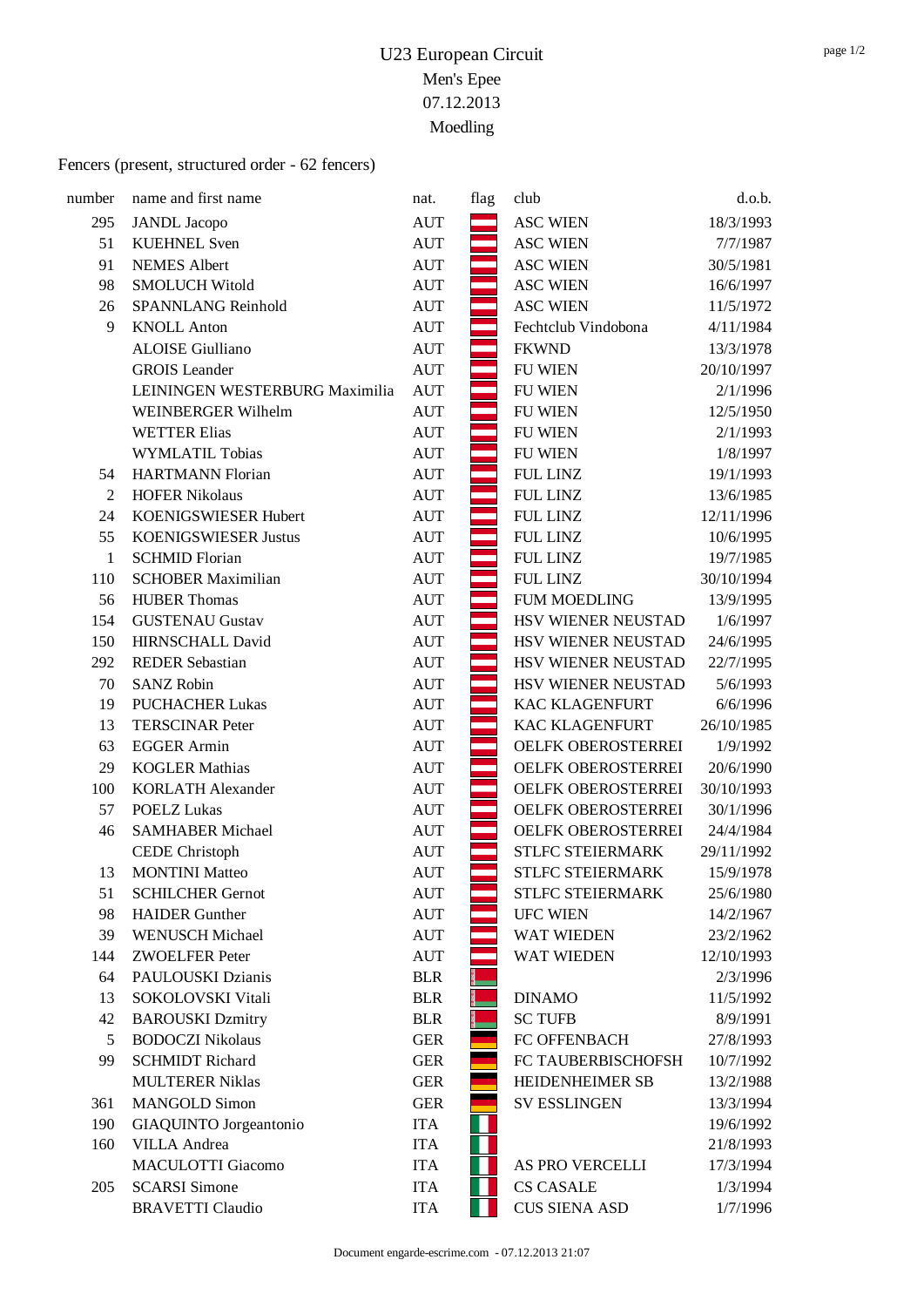### Fencers (present, structured order - 62 fencers)

| number         | name and first name        | nat.       | flag           | club                  | d.o.b.     |
|----------------|----------------------------|------------|----------------|-----------------------|------------|
| 15             | <b>MURANA</b> Luca         | <b>ITA</b> |                | <b>CUS SIENA ASD</b>  | 7/7/1992   |
|                | <b>MILANI</b> Riccardo     | <b>ITA</b> |                | PRO VERCELLI          | 7/11/1996  |
|                | <b>SANSONE Matteo</b>      | <b>ITA</b> |                | PRO VERCELLI          | 22/8/1996  |
| 1              | <b>TULEN</b> Tristan       | <b>NED</b> |                |                       | 22/7/1991  |
|                | <b>DRAGOMIR Liviu</b>      | <b>ROU</b> |                | <b>CSU CRAIOVA</b>    | 25/7/1989  |
|                | <b>MITRICA Alin</b>        | <b>ROU</b> |                | <b>CSU CRAIOVA</b>    | 14/11/1987 |
|                | <b>SBARCIA Alin</b>        | <b>ROU</b> |                | <b>CSU CRAIOVA</b>    | 27/1/1984  |
| $\mathfrak{D}$ | <b>TRANDAFIRESCU Ionut</b> | <b>ROU</b> |                | <b>CSU CRAIOVA</b>    | 24/6/1993  |
|                | <b>VILCEANU Victor</b>     | <b>ROU</b> |                | <b>CSU CRAIOVA</b>    | 29/1/1992  |
|                | CHEW Quentin Howe Wai      | <b>SIN</b> | $\mathbb{G}^*$ | <b>Z FENCING</b>      | 5/11/1996  |
| 114            | ZMAUC-KVAR Ziga            | <b>SLO</b> | ю              | <b>SK BRANIK</b>      | 19/6/1995  |
|                | <b>BIDOVEC</b> Jan         | <b>SLO</b> | Đ,             | TABOR-LJUBLJANA       | 17/10/1989 |
|                | <b>GERSAK Blaz</b>         | <b>SLO</b> | Ю              | TABOR-LJUBLJANA       | 4/12/1988  |
| 123            | <b>VENCOVSKY Pavel</b>     | <b>SVK</b> | - 再 一          | <b>SLOVENSKY KORD</b> | 9/11/1995  |
|                |                            |            |                |                       |            |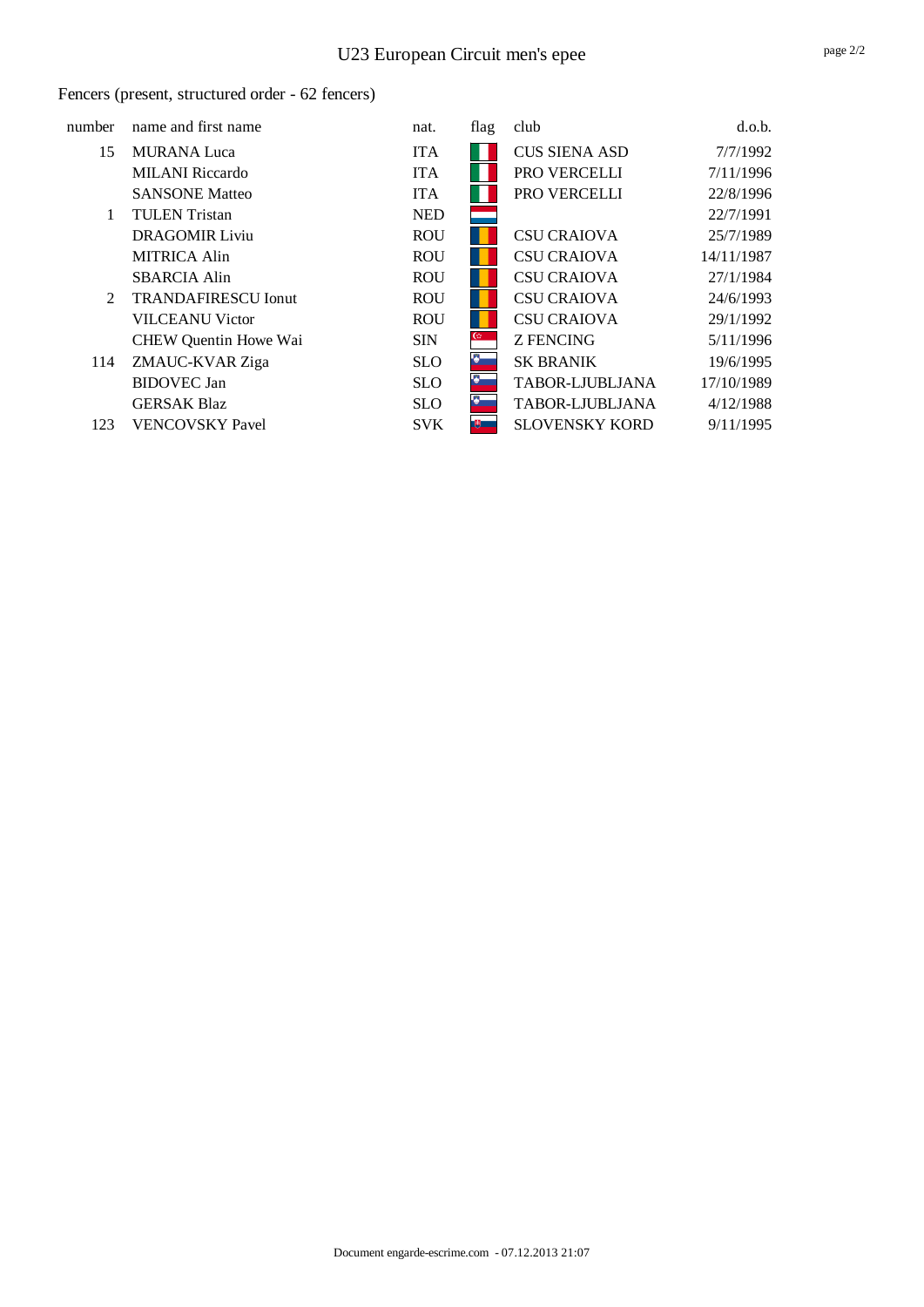### Formula of the competition

62 fencers

1 poules: round

62 fencers 9 poules (8 poules of 7, 1 poule of 6) Separation by : countries, clubs 48 qualifiers

\_\_\_\_\_\_\_\_\_\_\_\_\_\_\_\_\_\_\_\_\_\_\_\_\_\_\_\_\_\_\_\_\_

Direct elimination : 48 fencers

Direct elimination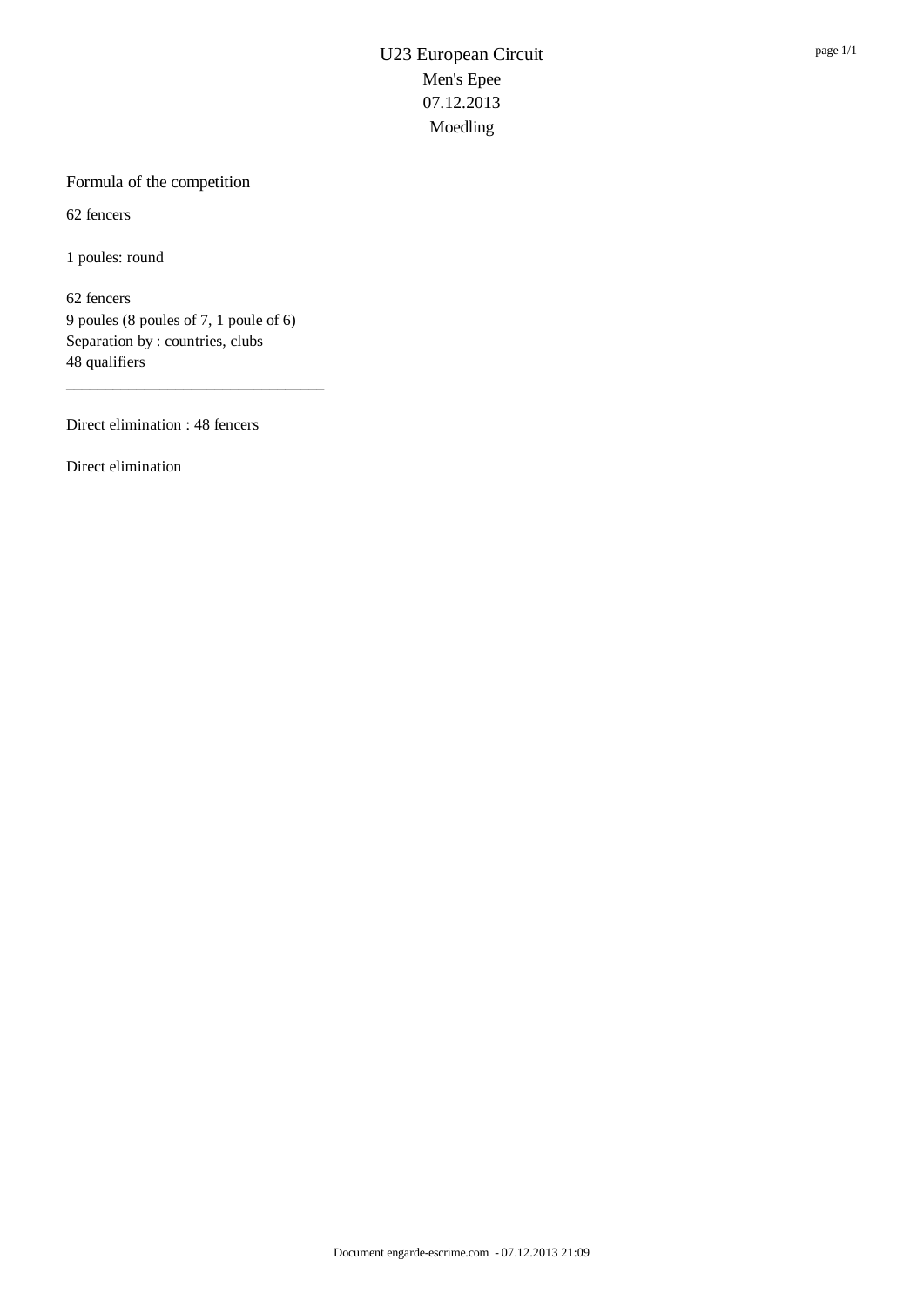Poules, round No 1

#### Poule No 1 9:20 piste No 1 Referee: HRUBESCH Andreas AUT FUK

|                                              |            |                         |                                                                                                                                | V/M         | ind.           |           | HS rank          |
|----------------------------------------------|------------|-------------------------|--------------------------------------------------------------------------------------------------------------------------------|-------------|----------------|-----------|------------------|
| PAULOUSKI Dzianis                            | <b>BLR</b> |                         | V <br>$V\vert V4$ 3<br>$\mathbf V$<br>×<br>$\overline{0}$                                                                      | 0.667       | 5              | 22        | 3                |
| <b>SCHMID Florian</b>                        | <b>AUT</b> | <b>FUL LINZ</b>         | V <sub>l</sub><br>$\mathbf{V}$<br> V <br> V <br>$\overline{4}$<br>$\mathbf{V}$<br>$\sim$                                       | 0.833       | 14             | 29        | $\mathbf{1}$     |
| GIAQUINTO Jorgeantonio                       | <b>ITA</b> |                         | $\sqrt{2}$<br>3 <sup>1</sup><br>$\mathcal{C}^{\mathcal{A}}$<br>$\mathbf{1}$<br>$\overline{4}$<br>$\mathbf V$<br>$\overline{c}$ | 0.167       | $-12$          | 17        | 6                |
| <b>SBARCIA Alin</b>                          | <b>ROU</b> | <b>CSU CRAIOVA</b>      | $V$ $\Box$<br>$\mathbf{V}$<br>$\overline{3}$<br>$\vert 4 \vert$<br>V<br>$\mathbf V$                                            | 0.667       | 12             | 27        | $\overline{2}$   |
| <b>ZWOELFER Peter</b>                        | <b>AUT</b> | <b>WAT WIEDEN</b>       | $\overline{\mathsf{V}}$<br>V 0 <br>V<br>$\overline{\mathbf{V}}$<br> 0 <br>$\mathcal{L}_{\mathcal{A}}$                          | 0.667       | $\mathbf{1}$   | 20        | $\overline{4}$   |
| <b>KUEHNEL Sven</b>                          | <b>AUT</b> | <b>ASC WIEN</b>         | $\mathcal{L}_{\mathcal{A}}$<br>$\mathbf{3}$<br>$\overline{2}$<br>V<br>$\overline{4}$<br>$\overline{2}$<br>$\mathbf{1}$         | 0.167       | -12            | 17        | 6                |
| LEININGEN WESTERBURG Maxim                   | <b>AUT</b> | <b>FU WIEN</b>          | $\overline{0}$<br>$\overline{3}$<br>$\mathbf{V}$<br>3<br>$\mathbf{V}$<br>$\mathcal{L}^{\mathcal{L}}$<br>$\mathbf{1}$           | 0.333       | $-8$           | 17        | 5                |
| Poule No 2 9:20 piste No 2                   |            |                         |                                                                                                                                |             |                |           |                  |
| Referee: RUSS Nico AUT AFC SALZBURG          |            |                         |                                                                                                                                |             |                |           |                  |
|                                              |            |                         |                                                                                                                                | ${\rm V/M}$ | ind.           |           | HS rank          |
| <b>VILCEANU Victor</b>                       | <b>ROU</b> | <b>CSU CRAIOVA</b>      | V<br>$\overline{4}$<br>$\overline{2}$<br>V<br> V <br>$\overline{2}$<br><b>College</b>                                          | 0.500       | $\mathfrak{Z}$ | 23        | 4                |
| <b>KOGLER Mathias</b>                        | <b>AUT</b> | OELFK OBEROSTERREIC     | $\mathbf{V}$<br> V <br>V<br>V<br>$\mathcal{L}^{\mathcal{L}}$<br>$\mathbf{1}$<br>$\mathbf{1}$                                   | 0.667       | $\overline{2}$ | 22        | 3                |
| <b>SCARSI</b> Simone                         | <b>ITA</b> | <b>CS CASALE</b>        | V<br>$\mathbf V$<br>$V$ $\Box$<br> V <br>$\mathbf V$<br> V                                                                     | 1.000       | 18             | 30        | $\mathbf{1}$     |
| <b>ALOISE Giulliano</b>                      | <b>AUT</b> | <b>FKWND</b>            | $\overline{2}$<br>$\overline{3}$<br>$\overline{\mathsf{V}}$<br>$\mathbf{1}$<br>$\overline{2}$<br><b>The State</b><br>1         | 0.167       | $-13$          | 14        | $\boldsymbol{7}$ |
| <b>TULEN Tristan</b>                         | <b>NED</b> |                         | $\sqrt{2}$<br>V<br>$\overline{2}$<br>$V$ $\Box$<br> V <br>V                                                                    | 0.667       | $\tau$         | 24        | $\sqrt{2}$       |
| <b>SCHILCHER Gernot</b>                      | <b>AUT</b> | <b>STLFC STEIERMARK</b> | $\mathcal{L}_{\mathcal{A}}$<br>$\overline{4}$<br>$\overline{2}$<br>$\overline{c}$<br>V<br>$\mathbf{1}$<br>1                    | 0.167       | $-13$          | 15        | 6                |
| <b>SCHOBER Maximilian</b>                    | <b>AUT</b> | <b>FUL LINZ</b>         | $\overline{V}$<br>$\overline{4}$<br>3<br>$\overline{2}$<br>3<br>V                                                              | 0.333       | $-4$           | 22        | 5                |
| Poule No 3 9:20 piste No 3                   |            |                         |                                                                                                                                |             |                |           |                  |
| Referee: BOTTCHER Mario GER                  |            |                         |                                                                                                                                |             |                |           |                  |
|                                              |            |                         |                                                                                                                                | V/M         | ind.           | <b>HS</b> | rank             |
| <b>REDER Sebastian</b>                       | <b>AUT</b> | HSV WIENER NEUSTADT     | $\mathcal{C}^{\mathcal{A}}$<br>V<br>3<br>$\overline{2}$<br>$\vert 3 \vert$<br>V 1<br>$\mathcal{L}^{\mathcal{L}}$               | 0.333       | $-7$           | 19        | 6                |
| CHEW Quentin Howe Wai                        | $\rm{SIN}$ | <b>Z FENCING</b>        | V <sub>l</sub><br>2<br>V V <br> 0 <br>$\overline{4}$                                                                           | 0.500       | $-3$           | 21        | 5                |
| <b>VILLA</b> Andrea                          | <b>ITA</b> |                         | $\vert 3 \vert$<br>$\overline{3}$<br>V V3V4<br>$\overline{V}$<br>$\mathcal{L}_{\mathcal{A}}$                                   | 0.667       | $\mathbf{1}$   | 23        | $\overline{4}$   |
| <b>MITRICA Alin</b>                          | <b>ROU</b> | <b>CSU CRAIOVA</b>      | $\overline{\mathsf{V}}$<br>V <sub>1</sub><br>$V$ $\Box$<br>$\sqrt{2}$<br> V <br>$\overline{4}$                                 | 0.667       | $8\,$          | 26        | $\sqrt{2}$       |
| <b>SAMHABER Michael</b>                      | <b>AUT</b> | OELFK OBEROSTERREIC     | $\overline{\mathsf{V}}$<br> V <br>$\mathbf{V}$<br>$\overline{4}$<br>V<br><b>COL</b><br>$\mathbf{1}$                            | 0.667       | $8\,$          | 25        | 3                |
| <b>SANZ Robin</b>                            | <b>AUT</b> | HSV WIENER NEUSTADT     | $\mathfrak{Z}$<br>$\overline{2}$<br>$\sqrt{2}$<br>$\overline{2}$<br>$\overline{2}$<br>a a<br>1                                 | 0.000       | $-16$          | 12        | $\boldsymbol{7}$ |
| <b>HOFER Nikolaus</b>                        | <b>AUT</b> | <b>FUL LINZ</b>         | $\overline{\mathsf{V}}$<br>3<br>$\overline{4}$<br> V <br>V<br><b>Tara</b><br>V                                                 | 0.667       | 9              | 27        | $\mathbf{1}$     |
| Poule No 4 $9:20$ piste No 4                 |            |                         |                                                                                                                                |             |                |           |                  |
| Referee: KUNFALVY Peter AUT STLFC STEIERMARK |            |                         |                                                                                                                                |             |                |           |                  |
|                                              |            |                         |                                                                                                                                | V/M         | ind.           | <b>HS</b> | rank             |
| <b>HARTMANN Florian</b>                      | <b>AUT</b> | <b>FUL LINZ</b>         | V <sub>l</sub><br>V<br>V<br>$ V $ $ V $<br>$\overline{4}$                                                                      | 0.833       | 15             | 29        | 1                |
| <b>MACULOTTI Giacomo</b>                     | <b>ITA</b> | AS PRO VERCELLI         | $\overline{3}$<br>V <sub>l</sub><br>$\sim$<br>2 V4 V<br>$\overline{2}$                                                         | 0.500       | $-1$           | 21        | $\overline{4}$   |
| <b>TRANDAFIRESCU Ionut</b>                   | <b>ROU</b> | <b>CSU CRAIOVA</b>      | V<br>$V$ $\Box$<br>$\overline{2}$<br>$\overline{V}$<br>V<br>$\overline{\mathsf{V}}$                                            | 0.833       | 12             | 27        | $\sqrt{2}$       |
| SPANNLANG Reinhold                           | <b>AUT</b> | <b>ASC WIEN</b>         | $\mathfrak{Z}$<br>$\overline{V}$<br>$\mathfrak{2}$<br>$\sqrt{2}$<br>$\overline{3}$<br>a s<br>$\overline{4}$                    | 0.167       | $-7$           | 19        | 5                |
| <b>VENCOVSKY Pavel</b>                       | <b>SVK</b> | <b>SLOVENSKY KORD</b>   | V <br>$V3$ V V<br>$\overline{\mathbf{V}}$<br>$\overline{2}$<br><b>College</b>                                                  | 0.833       | $\overline{7}$ | 25        | 3                |
| <b>HIRNSCHALL David</b>                      | <b>AUT</b> | HSV WIENER NEUSTADT     | V<br>$\sqrt{2}$<br>$\mathcal{C}^{\mathcal{A}}$<br>$\vert 3 \vert$<br>$\mathfrak{Z}$<br>$\mathbf{0}$<br>$\mathbf{1}$            | 0.167       | $-13$          | 14        | $\overline{7}$   |
| <b>WYMLATIL Tobias</b>                       | <b>AUT</b> | <b>FU WIEN</b>          | $\overline{3}$<br>$\overline{3}$<br>$\overline{4}$<br> V <br>$\mathcal{L}^{\mathcal{L}}$<br>$\mathbf{1}$<br>$\mathbf{0}$       | 0.167       | $-13$          | 16        | 6                |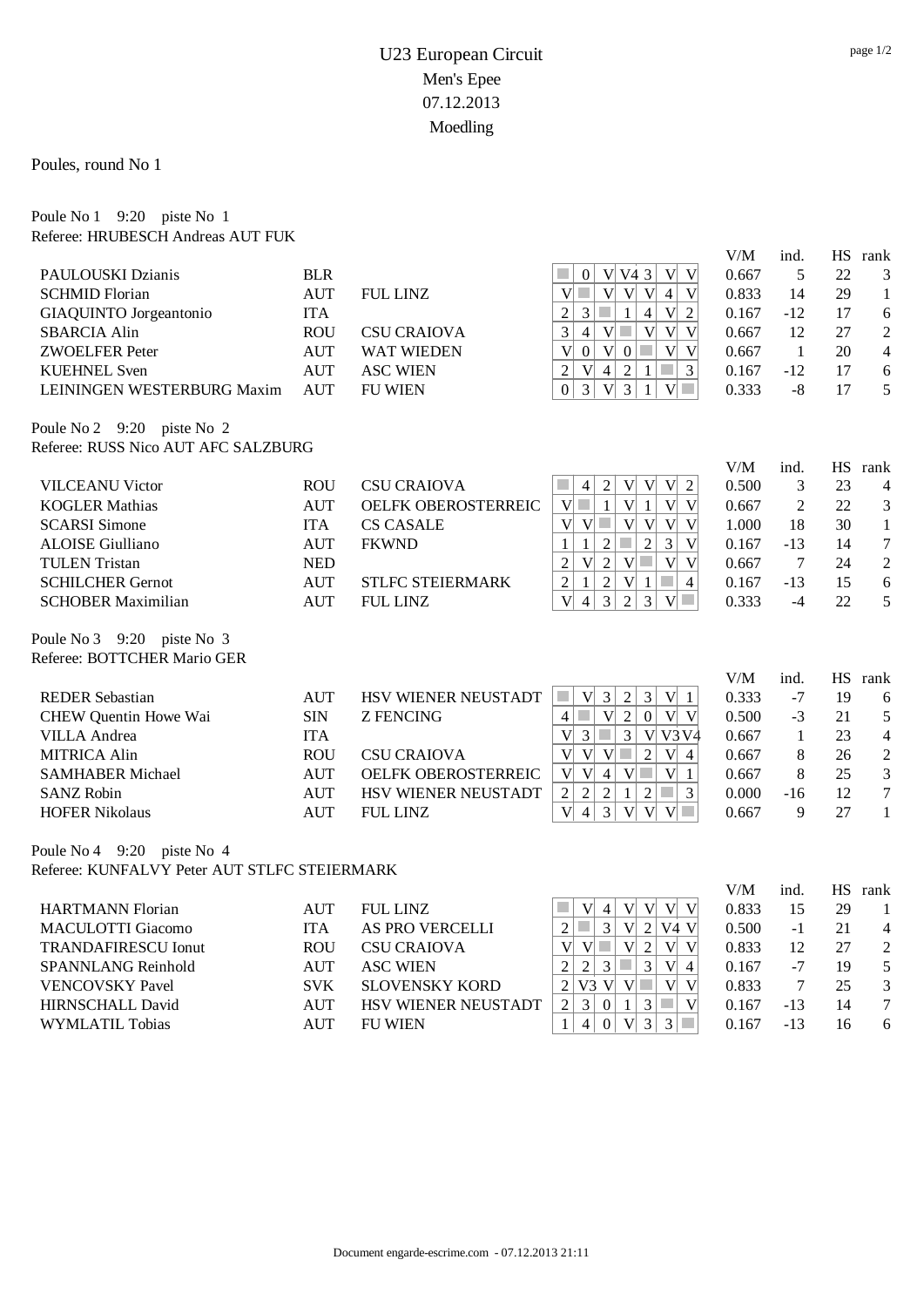#### Poules, round No 1

| Poule No 5 9:20 piste No 5<br>Referee: ALECU Mircea ROU     |                          |                                        |                                                                                                                      |              |                 |                 |                        |
|-------------------------------------------------------------|--------------------------|----------------------------------------|----------------------------------------------------------------------------------------------------------------------|--------------|-----------------|-----------------|------------------------|
|                                                             |                          |                                        |                                                                                                                      | V/M          | ind.            | HS              | rank                   |
| KOENIGSWIESER Hubert                                        | <b>AUT</b>               | <b>FUL LINZ</b>                        | V V 2<br>$\boldsymbol{2}$<br> V <br>V                                                                                | 0.667        | $\mathbf{0}$    | 24              | $\overline{2}$         |
| <b>BODOCZI Nikolaus</b>                                     | <b>GER</b>               | FC OFFENBACH                           | V<br>V<br>V<br>V<br>$\mathbf{V}$<br><b>College</b><br> V                                                             | 1.000        | 21              | 30              | $\mathbf{1}$           |
| <b>CEDE</b> Christoph                                       | <b>AUT</b>               | <b>STLFC STEIERMARK</b>                | $\overline{\mathsf{V}}$<br> V <br>3<br>V<br>$\mathbf{1}$<br>$\mathbf{1}$                                             | 0.500        | $-3$            | 20              | 5                      |
| <b>HUBER Thomas</b>                                         | <b>AUT</b>               | <b>FUM MOEDLING</b>                    | 3<br>$\mathfrak{Z}$<br>$\mathfrak{Z}$<br>$\sqrt{2}$<br>$\mathfrak 2$<br>$\mathcal{L}_{\mathcal{A}}$<br>$\mathbf{1}$  | 0.000        | $-16$           | 14              | $\boldsymbol{7}$       |
| <b>SANSONE Matteo</b>                                       | <b>ITA</b>               | PRO VERCELLI                           | $\overline{4}$<br>$V$ $\Box$<br>V<br>$\overline{4}$<br>$\overline{4}$<br> V                                          | 0.500        | $\mathfrak{Z}$  | 27              | $\mathfrak{Z}$         |
| ZMAUC-KVAR Ziga                                             | SLO                      | <b>SK BRANIK</b>                       | $\sqrt{2}$<br>$\overline{\mathsf{V}}$<br>$V\vert 3$<br>$\mathbf{0}$<br>$\mathcal{L}_{\mathcal{A}}$<br>$\mathfrak{Z}$ | 0.333        | $-7$            | 18              | 6                      |
| <b>GUSTENAU Gustav</b>                                      | <b>AUT</b>               | HSV WIENER NEUSTADT                    | $V $ 3<br>V<br>$V$ $\Box$<br>$\overline{4}$<br>1                                                                     | 0.500        | $\overline{2}$  | 23              | $\overline{4}$         |
| Poule No 6 9:20 piste No 6<br>Referee: BRAVETTI Edmondo ITA |                          |                                        |                                                                                                                      |              |                 |                 |                        |
|                                                             |                          |                                        |                                                                                                                      | V/M          | ind.            |                 | HS rank                |
| <b>JANDL</b> Jacopo                                         | <b>AUT</b>               | <b>ASC WIEN</b>                        | $\mathbf{0}$<br>3<br>3<br>$\overline{0}$<br>4<br>V<br>3<br>$\mathbf V$<br>$\overline{3}$<br>V                        | 0.000        | $-15$           | 10              | 6                      |
| <b>BAROUSKI</b> Dzmitry<br><b>KOENIGSWIESER Justus</b>      | <b>BLR</b><br><b>AUT</b> | <b>SC TUFB</b>                         | $\overline{2}$<br>V                                                                                                  | 0.600        | 6               | 21              | 3                      |
|                                                             |                          | <b>FUL LINZ</b><br>Fechtclub Vindobona | $\overline{2}$<br>1<br>$\mathbf{1}$<br>$\mathbf V$<br>V                                                              | 0.200        | $-13$           | 11              | 5                      |
| <b>KNOLL Anton</b>                                          | <b>AUT</b>               |                                        | $\mathbf V$<br>V<br>V                                                                                                | 1.000        | 9               | 25              | $\mathbf{1}$           |
| <b>DRAGOMIR Liviu</b>                                       | <b>ROU</b>               | <b>CSU CRAIOVA</b>                     | $\mathfrak{Z}$<br>$\overline{3}$<br>$\mathbf V$<br>V<br>$\overline{\mathcal{A}}$<br>$\sim$                           | 0.400        | 4               | 20              | $\overline{4}$         |
| <b>KORLATH Alexander</b>                                    | <b>AUT</b>               | OELFK OBEROSTERREIC                    | V<br>V<br>V<br>$\overline{4}$<br>$\mathbf V$                                                                         | 0.800        | 9               | 24              | $\overline{2}$         |
| Poule No 7 9:40 piste No 13                                 |                          |                                        |                                                                                                                      |              |                 |                 |                        |
| Referee: MANOLACHE Cristina AUT FUL LINZ                    |                          |                                        |                                                                                                                      | V/M          | ind.            |                 | HS rank                |
| <b>PUCHACHER Lukas</b>                                      | <b>AUT</b>               | <b>KAC KLAGENFURT</b>                  | V<br>$\mathbf{V}$<br> V <br>V V<br>1                                                                                 | 0.833        | 8               | 26              | $\overline{c}$         |
| <b>WETTER Elias</b>                                         | <b>AUT</b>               | <b>FU WIEN</b>                         | $\mathcal{L}_{\mathcal{A}}$<br>$\overline{2}$<br>$\overline{4}$<br>$\overline{4}$<br> V <br>$\mathbf{0}$<br>1        | 0.167        | $-13$           | 16              | $\tau$                 |
| <b>BRAVETTI Claudio</b>                                     | <b>ITA</b>               | <b>CUS SIENA ASD</b>                   | $\sqrt{2}$<br>V4 V V<br>  V4<br>V                                                                                    | 0.833        | $\overline{4}$  | 25              | 3                      |
| SOKOLOVSKI Vitali                                           | <b>BLR</b>               | <b>DINAMO</b>                          | $\mathbf V$<br>V<br>$\mathbf{3}$<br>V<br>V<br>V<br>a a                                                               | 0.833        | 16              | 28              | $\mathbf{1}$           |
| <b>HAIDER</b> Gunther                                       | <b>AUT</b>               | <b>UFC WIEN</b>                        | $\mathfrak{Z}$<br>$\overline{3}$<br>$\mathbf{V}$<br>$\sqrt{2}$<br>$\sqrt{2}$<br>$\boldsymbol{0}$                     | 0.167        | $-12$           | 15              | 6                      |
| <b>POELZ Lukas</b>                                          | <b>AUT</b>               | OELFK OBEROSTERREIC                    | $\mathfrak{Z}$<br>$\mathcal{L}_{\mathcal{A}}$<br>3<br>$\overline{4}$<br> V <br>$\overline{4}$<br>1                   | 0.167        | $-8$            | 20              | $\sqrt{5}$             |
| <b>MANGOLD Simon</b>                                        | <b>GER</b>               | <b>SV ESSLINGEN</b>                    | $\overline{3}$<br>$\mathfrak{Z}$<br>$\mathbf{1}$<br>V<br>V<br> V <br>a s                                             | 0.500        | 5               | 22              | $\overline{4}$         |
| Poule No 8 9:40 piste No 14                                 |                          |                                        |                                                                                                                      |              |                 |                 |                        |
| Referee: GENSER Martina AUT FUM MOEDLING                    |                          |                                        |                                                                                                                      |              |                 |                 |                        |
| <b>SCHMIDT Richard</b>                                      | <b>GER</b>               | FC TAUBERBISCHOFSHE                    | $V $ 4 $V $ $V $ $V $ 4<br>$\sim$                                                                                    | V/M<br>0.667 | ind.<br>$\,8\,$ | <b>HS</b><br>28 | rank<br>$\overline{c}$ |
| <b>MILANI</b> Riccardo                                      | <b>ITA</b>               | PRO VERCELLI                           | V V V 4<br><b>College</b><br>V <sub>1</sub><br>$\mathbf{1}$                                                          | 0.667        | $\mathfrak{S}$  | 25              | 3                      |
| <b>NEMES</b> Albert                                         | <b>AUT</b>               | <b>ASC WIEN</b>                        | $\mathfrak{Z}$<br>V<br>$\vert 3 \vert$<br>$\vert 4 \vert$<br>$\mathbf{1}$<br>$\mathbf{1}$                            | 0.167        | $-12$           | 17              | 6                      |
| <b>TERSCINAR Peter</b>                                      | <b>AUT</b>               | <b>KAC KLAGENFURT</b>                  | $\mathfrak{Z}$<br>3<br>$V$ $\Box$<br>V 4 <br>$\overline{4}$                                                          | 0.333        | $-1$            | 24              | $\sqrt{5}$             |
| WEINBERGER Wilhelm                                          | <b>AUT</b>               | <b>FU WIEN</b>                         | $V\vert 2 \vert \Box$<br>$\overline{4}$<br> 0 <br>3<br>$\mathbf{1}$                                                  | 0.167        | $-13$           | 15              | $\tau$                 |
| <b>WENUSCH Michael</b>                                      | <b>AUT</b>               | <b>WAT WIEDEN</b>                      | $\sqrt{2}$<br>V V V 4 $\vert$ 4<br>$\overline{4}$                                                                    | 0.500        | $\mathbf{1}$    | 24              | $\overline{4}$         |
| <b>BIDOVEC</b> Jan                                          | <b>SLO</b>               | TABOR-LJUBLJANA                        | V V V V <br>V<br> V                                                                                                  | 1.000        | 12              | 30              | 1                      |
| Poule No 9 9:40 piste No 15                                 |                          |                                        |                                                                                                                      |              |                 |                 |                        |
| Referee: FEICHTINGER Robert AUT FKVOEK                      |                          |                                        |                                                                                                                      | V/M          | ind.            |                 | HS rank                |
| <b>MURANA</b> Luca                                          | <b>ITA</b>               | <b>CUS SIENA ASD</b>                   | V<br> V <br> V <br>$\mathbf V$<br>V<br>$\overline{4}$                                                                | 0.833        | 17              | 29              | $\overline{2}$         |
| <b>GROIS</b> Leander                                        | <b>AUT</b>               | <b>FU WIEN</b>                         | V <sub>l</sub><br>V <sub>l</sub><br>a a<br>3<br>$\sqrt{2}$<br>$\mathbf{1}$<br>1                                      | 0.333        | $-11$           | 17              | 5                      |
| <b>MONTINI</b> Matteo                                       | <b>AUT</b>               | <b>STLFC STEIERMARK</b>                | V V 2<br>$\overline{4}$<br>V<br>1                                                                                    | 0.500        | $\overline{4}$  | 22              | 3                      |
| <b>GERSAK Blaz</b>                                          | <b>SLO</b>               | TABOR-LJUBLJANA                        | $V $ 3<br>$\mathbf{1}$<br>$\overline{2}$<br>a a<br>$\overline{4}$<br>1                                               | 0.167        | $-12$           | 16              | $\tau$                 |
| <b>EGGER Armin</b>                                          | <b>AUT</b>               | OELFK OBEROSTERREIC                    | V<br>3 <br>$\sqrt{2}$<br>$\vert$ 1<br>$\mathbf{1}$<br>$\overline{4}$                                                 | 0.167        | $-10$           | 16              | 6                      |
| <b>MULTERER Niklas</b>                                      | <b>GER</b>               | HEIDENHEIMER SB                        | V<br>$ V V V \Box$<br>V<br>$\mathbf V$                                                                               | 1.000        | 14              | 30              | $\mathbf{1}$           |
| <b>SMOLUCH Witold</b>                                       | <b>AUT</b>               | <b>ASC WIEN</b>                        | $\overline{2}$<br>V V 3<br>$\mathbb{R}^n$<br>V 0                                                                     | 0.500        | $-2$            | 20              | $\overline{4}$         |
|                                                             |                          |                                        |                                                                                                                      |              |                 |                 |                        |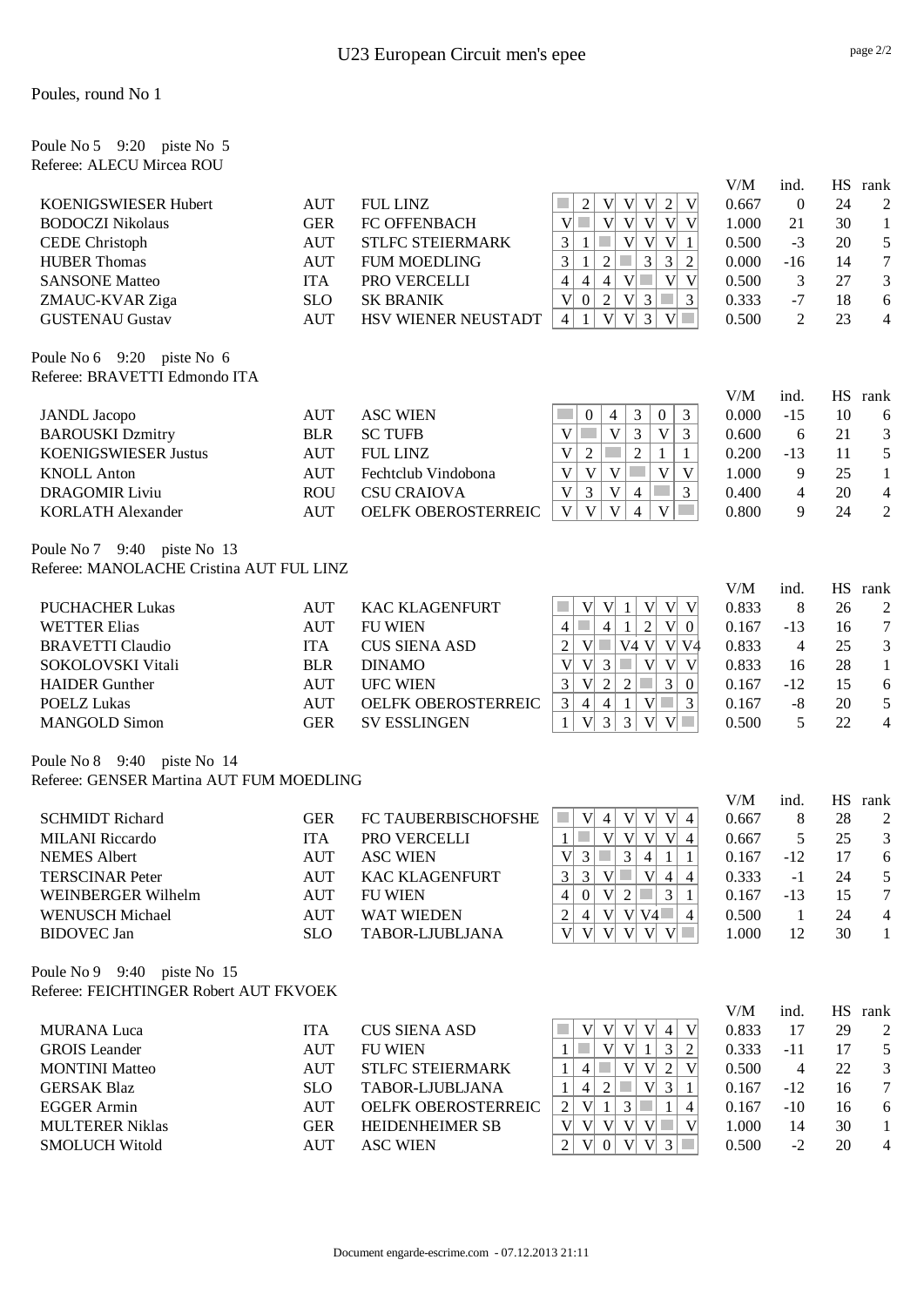## Ranking of poules, round No 1 (ordered by ranking - 62 fencers)

| ranking        | name and first name            | country    | V/M   | indicator        | HS     | group     |
|----------------|--------------------------------|------------|-------|------------------|--------|-----------|
| $\mathbf{1}$   | <b>BODOCZI Nikolaus</b>        | <b>GER</b> | 1.000 | 21               | 30     | qualifier |
| $\overline{2}$ | <b>SCARSI Simone</b>           | <b>ITA</b> | 1.000 | 18               | 30     | qualifier |
| 3              | <b>MULTERER Niklas</b>         | <b>GER</b> | 1.000 | 14               | 30     | qualifier |
| $\overline{4}$ | <b>BIDOVEC</b> Jan             | <b>SLO</b> | 1.000 | 12               | 30     | qualifier |
| 5              | <b>KNOLL Anton</b>             | <b>AUT</b> | 1.000 | 9                | 25     | qualifier |
| 6              | <b>MURANA Luca</b>             | <b>ITA</b> | 0.833 | 17               | 29     | qualifier |
| 7              | SOKOLOVSKI Vitali              | <b>BLR</b> | 0.833 | 16               | 28     | qualifier |
| 8              | <b>HARTMANN Florian</b>        | <b>AUT</b> | 0.833 | 15               | 29     | qualifier |
| 9              | <b>SCHMID Florian</b>          | <b>AUT</b> | 0.833 | 14               | 29     | qualifier |
| 10             | <b>TRANDAFIRESCU Ionut</b>     | <b>ROU</b> | 0.833 | 12               | 27     | qualifier |
| 11             | <b>PUCHACHER Lukas</b>         | <b>AUT</b> | 0.833 | $8\,$            | 26     | qualifier |
| 12             | <b>VENCOVSKY Pavel</b>         | <b>SVK</b> | 0.833 | $\tau$           | 25     | qualifier |
| 13             | <b>BRAVETTI Claudio</b>        | <b>ITA</b> | 0.833 | $\overline{4}$   | 25     | qualifier |
| 14             | <b>KORLATH Alexander</b>       | <b>AUT</b> | 0.800 | 9                | 24     | qualifier |
| 15             | <b>SBARCIA Alin</b>            | <b>ROU</b> | 0.667 | 12               | 27     | qualifier |
| 16             | <b>HOFER Nikolaus</b>          | <b>AUT</b> | 0.667 | 9                | 27     | qualifier |
| 17             | <b>SCHMIDT Richard</b>         | <b>GER</b> | 0.667 | $8\,$            | 28     | qualifier |
| 18             | <b>MITRICA Alin</b>            | <b>ROU</b> | 0.667 | $8\,$            | 26     | qualifier |
| 19             | <b>SAMHABER Michael</b>        | <b>AUT</b> | 0.667 | $8\,$            | 25     | qualifier |
| 20             | <b>TULEN Tristan</b>           | <b>NED</b> | 0.667 | 7                | 24     | qualifier |
| 21             | <b>MILANI</b> Riccardo         | <b>ITA</b> | 0.667 | 5                | 25     | qualifier |
| 22             | PAULOUSKI Dzianis              | <b>BLR</b> | 0.667 | 5                | 22     | qualifier |
| 23             | <b>KOGLER Mathias</b>          | <b>AUT</b> | 0.667 | $\overline{2}$   | 22     | qualifier |
| 24             | <b>VILLA</b> Andrea            | <b>ITA</b> | 0.667 | $\mathbf{1}$     | 23     | qualifier |
| 25             | <b>ZWOELFER Peter</b>          | <b>AUT</b> | 0.667 | $\mathbf{1}$     | 20     | qualifier |
| 26             | KOENIGSWIESER Hubert           | <b>AUT</b> | 0.667 | $\boldsymbol{0}$ | 24     | qualifier |
| 27             | <b>BAROUSKI Dzmitry</b>        | <b>BLR</b> | 0.600 | 6                | 21     | qualifier |
| 28             | <b>MANGOLD Simon</b>           | <b>GER</b> | 0.500 | 5                | 22     | qualifier |
| 29             | <b>MONTINI</b> Matteo          | <b>AUT</b> | 0.500 | $\overline{4}$   | 22     | qualifier |
| 30             | <b>SANSONE Matteo</b>          | <b>ITA</b> | 0.500 | 3                | $27\,$ | qualifier |
| 31             | <b>VILCEANU Victor</b>         | <b>ROU</b> | 0.500 | 3                | 23     | qualifier |
| 32             | <b>GUSTENAU Gustav</b>         | <b>AUT</b> | 0.500 | $\overline{2}$   | 23     | qualifier |
| 33             | <b>WENUSCH Michael</b>         | <b>AUT</b> | 0.500 | $\mathbf{1}$     | 24     | qualifier |
| 34             | <b>MACULOTTI Giacomo</b>       | <b>ITA</b> | 0.500 | $-1$             | 21     | qualifier |
| 35             | <b>SMOLUCH Witold</b>          | <b>AUT</b> | 0.500 | $-2$             | 20     | qualifier |
| 36             | CHEW Quentin Howe Wai          | <b>SIN</b> | 0.500 | $-3$             | 21     | qualifier |
| 37             | <b>CEDE</b> Christoph          | <b>AUT</b> | 0.500 | $-3$             | 20     | qualifier |
| 38             | <b>DRAGOMIR Liviu</b>          | <b>ROU</b> | 0.400 | $\overline{4}$   | 20     | qualifier |
| 39             | <b>TERSCINAR Peter</b>         | <b>AUT</b> | 0.333 | $-1$             | 24     | qualifier |
| 40             | <b>SCHOBER Maximilian</b>      | <b>AUT</b> | 0.333 | $-4$             | 22     | qualifier |
| 41             | <b>REDER Sebastian</b>         | <b>AUT</b> | 0.333 | $-7$             | 19     | qualifier |
| 42             | ZMAUC-KVAR Ziga                | <b>SLO</b> | 0.333 | $-7$             | 18     | qualifier |
| 43             | LEININGEN WESTERBURG Maximilia | <b>AUT</b> | 0.333 | $-8$             | 17     | qualifier |
| 44             | <b>GROIS</b> Leander           | <b>AUT</b> | 0.333 | $-11$            | 17     | qualifier |
| 45             | <b>KOENIGSWIESER Justus</b>    | AUT        | 0.200 | $-13$            | 11     | qualifier |
| 46             | SPANNLANG Reinhold             | <b>AUT</b> | 0.167 | $-7$             | 19     | qualifier |
| 47             | <b>POELZ Lukas</b>             | <b>AUT</b> | 0.167 | $-8$             | 20     | qualifier |
| 48             | <b>EGGER Armin</b>             | <b>AUT</b> | 0.167 | $-10$            | 16     | qualifier |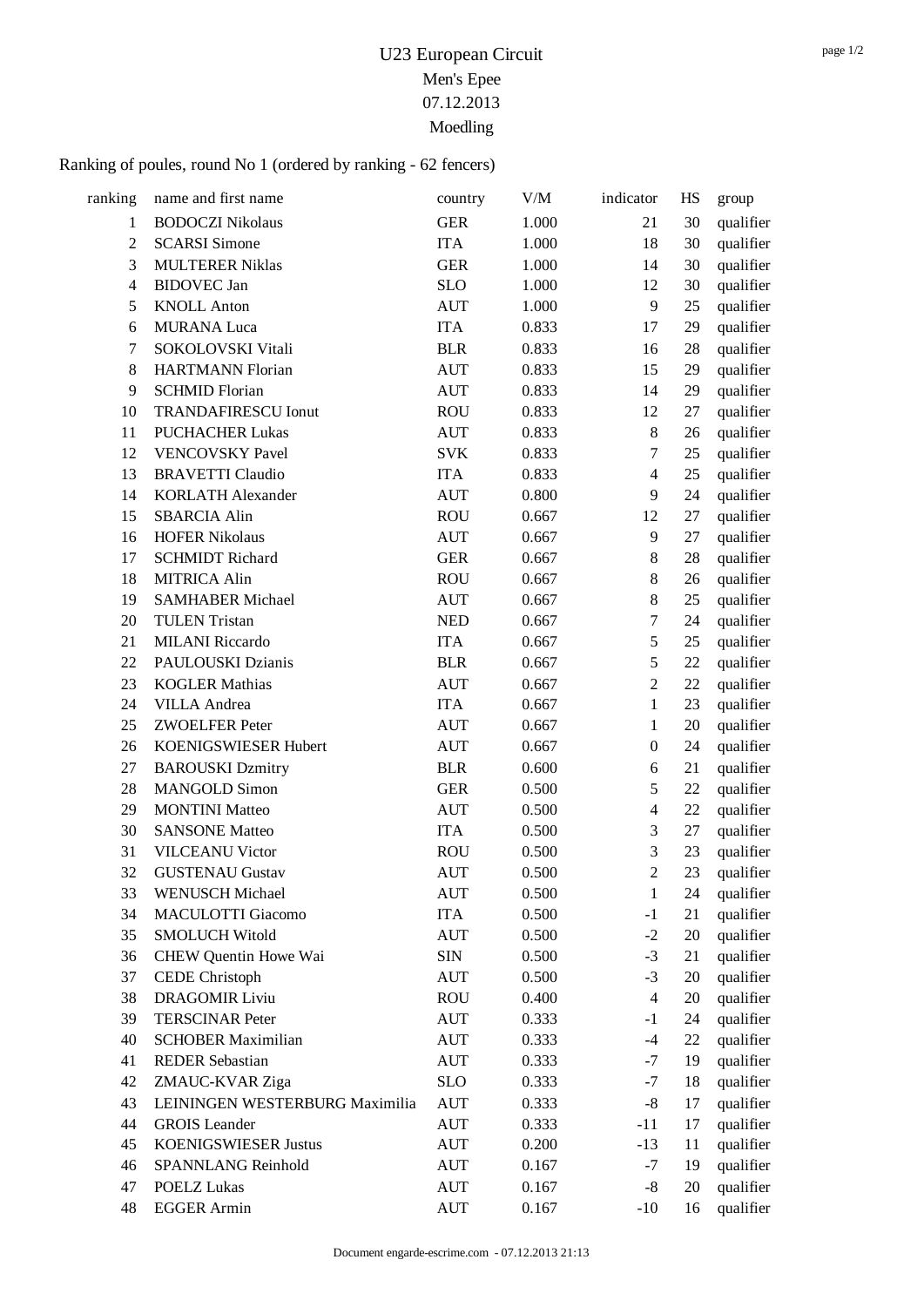# U23 European Circuit men's epee

### Ranking of poules, round No 1 (ordered by ranking - 62 fencers)

| ranking | name and first name     | country    | V/M   | indicator | HS | group      |
|---------|-------------------------|------------|-------|-----------|----|------------|
| 49      | GIAQUINTO Jorgeantonio  | <b>ITA</b> | 0.167 | $-12$     | 17 | eliminated |
| 49      | <b>KUEHNEL Sven</b>     | <b>AUT</b> | 0.167 | $-12$     | 17 | eliminated |
| 49      | <b>NEMES</b> Albert     | <b>AUT</b> | 0.167 | $-12$     | 17 | eliminated |
| 52      | <b>GERSAK Blaz</b>      | <b>SLO</b> | 0.167 | $-12$     | 16 | eliminated |
| 53      | <b>HAIDER</b> Gunther   | <b>AUT</b> | 0.167 | $-12$     | 15 | eliminated |
| 54      | <b>WETTER Elias</b>     | <b>AUT</b> | 0.167 | $-13$     | 16 | eliminated |
| 54      | <b>WYMLATIL Tobias</b>  | <b>AUT</b> | 0.167 | $-13$     | 16 | eliminated |
| 56      | <b>SCHILCHER Gernot</b> | <b>AUT</b> | 0.167 | $-13$     | 15 | eliminated |
| 56      | WEINBERGER Wilhelm      | <b>AUT</b> | 0.167 | $-13$     | 15 | eliminated |
| 58      | <b>ALOISE Giulliano</b> | <b>AUT</b> | 0.167 | $-13$     | 14 | eliminated |
| 58      | <b>HIRNSCHALL David</b> | <b>AUT</b> | 0.167 | $-13$     | 14 | eliminated |
| 60      | <b>JANDL</b> Jacopo     | <b>AUT</b> | 0.000 | $-15$     | 10 | eliminated |
| 61      | <b>HUBER Thomas</b>     | <b>AUT</b> | 0.000 | $-16$     | 14 | eliminated |
| 62      | <b>SANZ Robin</b>       | <b>AUT</b> | 0.000 | $-16$     | 12 | eliminated |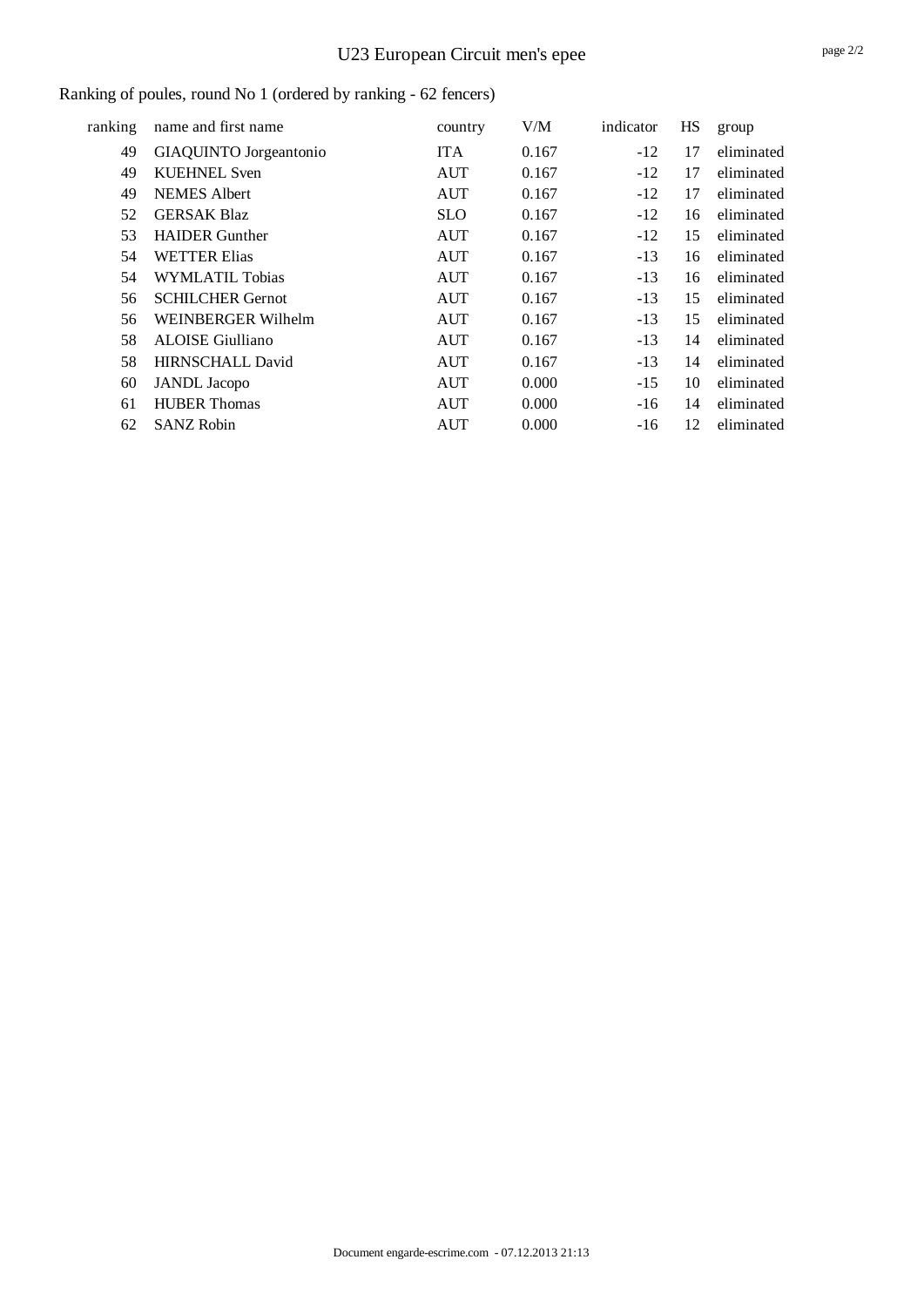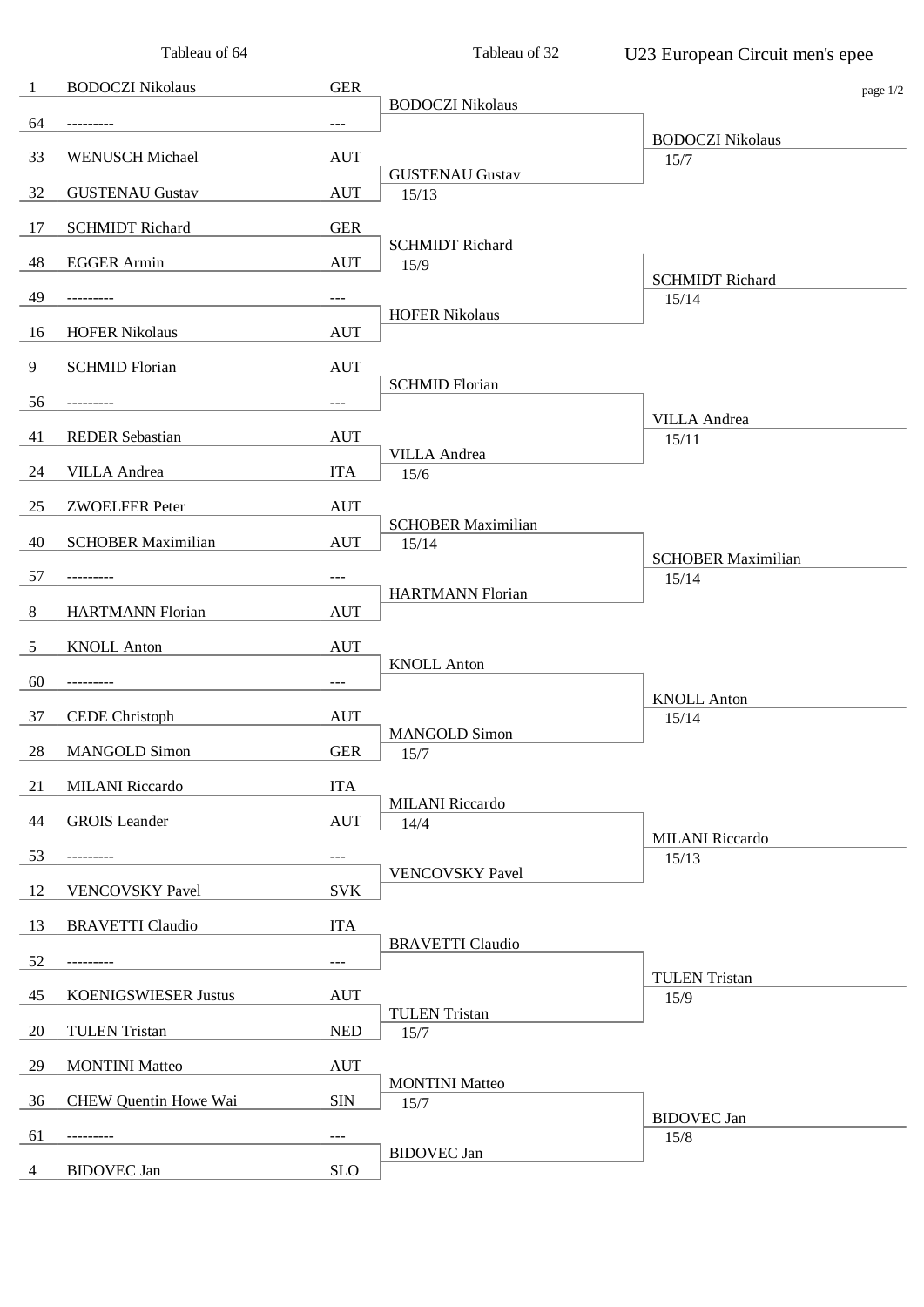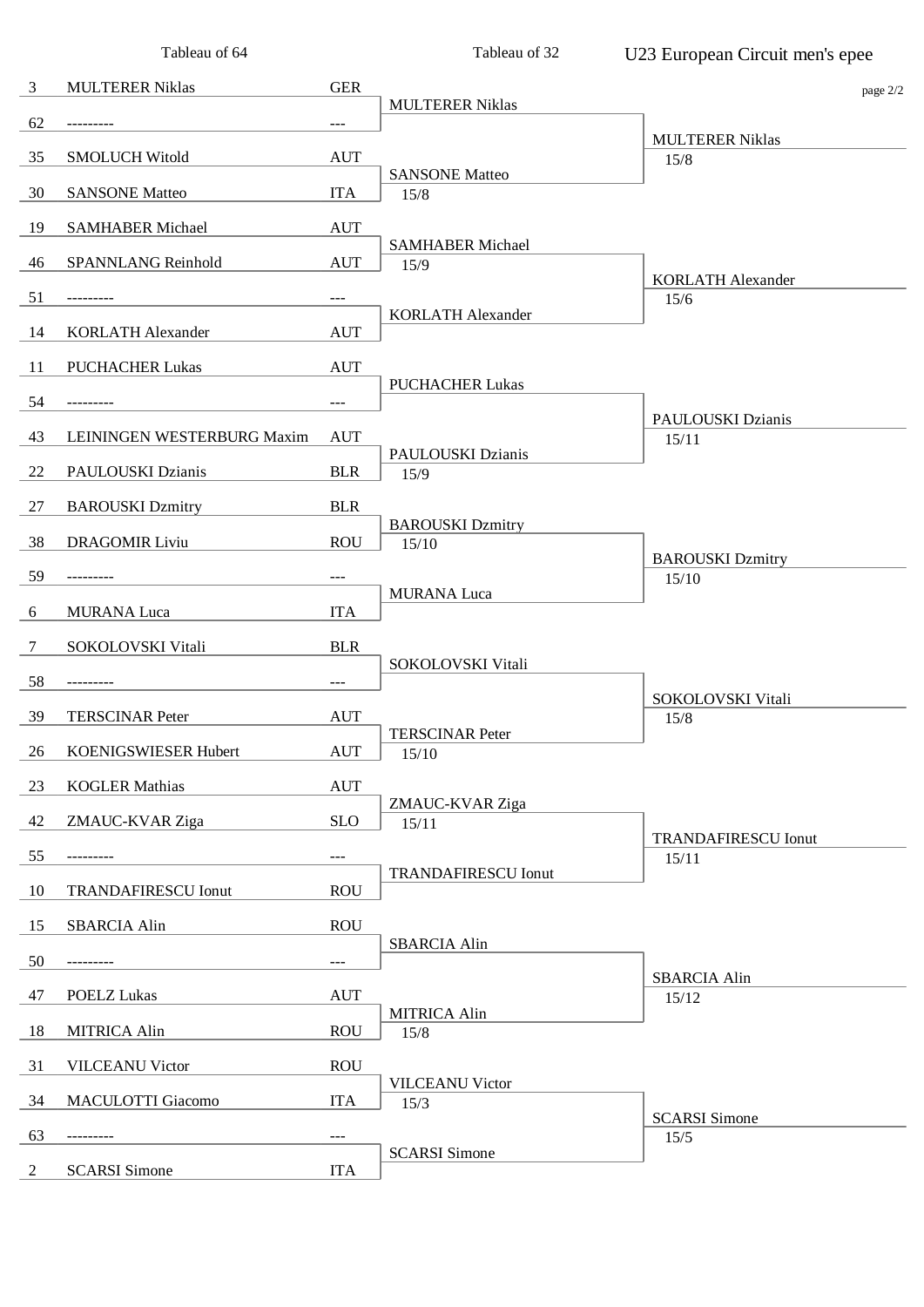|                | Tableau of 16              |            | Tableau of 8                     |                                  |
|----------------|----------------------------|------------|----------------------------------|----------------------------------|
| -1             | <b>BODOCZI Nikolaus</b>    | <b>GER</b> |                                  |                                  |
| 16             | <b>SCHMIDT Richard</b>     | <b>GER</b> | <b>BODOCZI Nikolaus</b><br>15/11 | <b>BODOCZI Nikolaus</b>          |
| 9              | <b>VILLA</b> Andrea        | <b>ITA</b> |                                  | 15/7                             |
| $\,8\,$        | <b>SCHOBER Maximilian</b>  | <b>AUT</b> | <b>VILLA</b> Andrea<br>15/14     |                                  |
| 5              | <b>KNOLL Anton</b>         | <b>AUT</b> |                                  |                                  |
| 12             | <b>MILANI</b> Riccardo     | <b>ITA</b> | <b>MILANI</b> Riccardo<br>15/14  |                                  |
| 13             | <b>TULEN Tristan</b>       | <b>NED</b> |                                  | <b>TULEN</b> Tristan<br>15/10    |
| 4              | <b>BIDOVEC</b> Jan         | <b>SLO</b> | <b>TULEN Tristan</b><br>10/9     |                                  |
| 3              | <b>MULTERER Niklas</b>     | <b>GER</b> |                                  |                                  |
| 14             | <b>KORLATH Alexander</b>   | <b>AUT</b> | <b>MULTERER Niklas</b><br>15/10  |                                  |
| 11             | PAULOUSKI Dzianis          | <b>BLR</b> |                                  | <b>BAROUSKI</b> Dzmitry<br>15/11 |
| 6              | <b>BAROUSKI</b> Dzmitry    | <b>BLR</b> | <b>BAROUSKI</b> Dzmitry<br>15/7  |                                  |
| $\tau$         | SOKOLOVSKI Vitali          | <b>BLR</b> |                                  |                                  |
| 10             | <b>TRANDAFIRESCU Ionut</b> | <b>ROU</b> | SOKOLOVSKI Vitali<br>15/7        | SOKOLOVSKI Vitali                |
| 15             | <b>SBARCIA Alin</b>        | <b>ROU</b> |                                  | 15/14                            |
| $\overline{2}$ | <b>SCARSI</b> Simone       | <b>ITA</b> | <b>SCARSI</b> Simone<br>15/6     |                                  |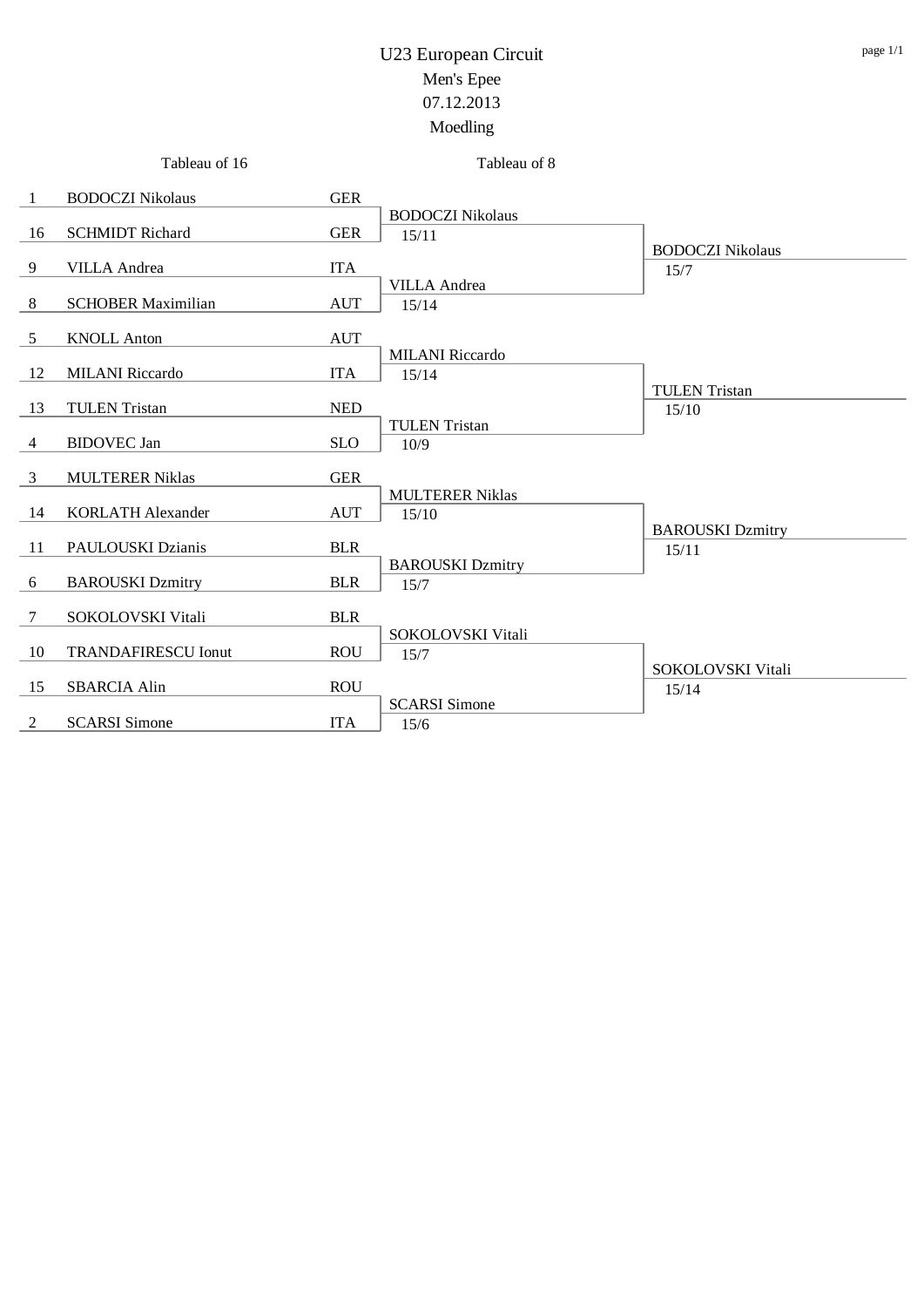|        | Tableau of 8            |            | Semi-finals                      | Final                         |                               |
|--------|-------------------------|------------|----------------------------------|-------------------------------|-------------------------------|
|        | <b>BODOCZI Nikolaus</b> | <b>GER</b> | <b>BODOCZI Nikolaus</b>          |                               |                               |
| 8      | <b>VILLA</b> Andrea     | <b>ITA</b> | 15/7                             |                               |                               |
| 5      | <b>MILANI</b> Riccardo  | <b>ITA</b> |                                  | <b>TULEN</b> Tristan<br>15/14 |                               |
| 4      | <b>TULEN</b> Tristan    | <b>NED</b> | <b>TULEN</b> Tristan<br>15/10    |                               |                               |
| 3      | <b>MULTERER Niklas</b>  | <b>GER</b> |                                  |                               | <b>TULEN</b> Tristan<br>15/13 |
| 6      | <b>BAROUSKI</b> Dzmitry | <b>BLR</b> | <b>BAROUSKI Dzmitry</b><br>15/11 |                               |                               |
| $\tau$ | SOKOLOVSKI Vitali       | <b>BLR</b> |                                  | SOKOLOVSKI Vitali<br>15/14    |                               |
| 2      | <b>SCARSI</b> Simone    | <b>ITA</b> | SOKOLOVSKI Vitali<br>15/14       |                               |                               |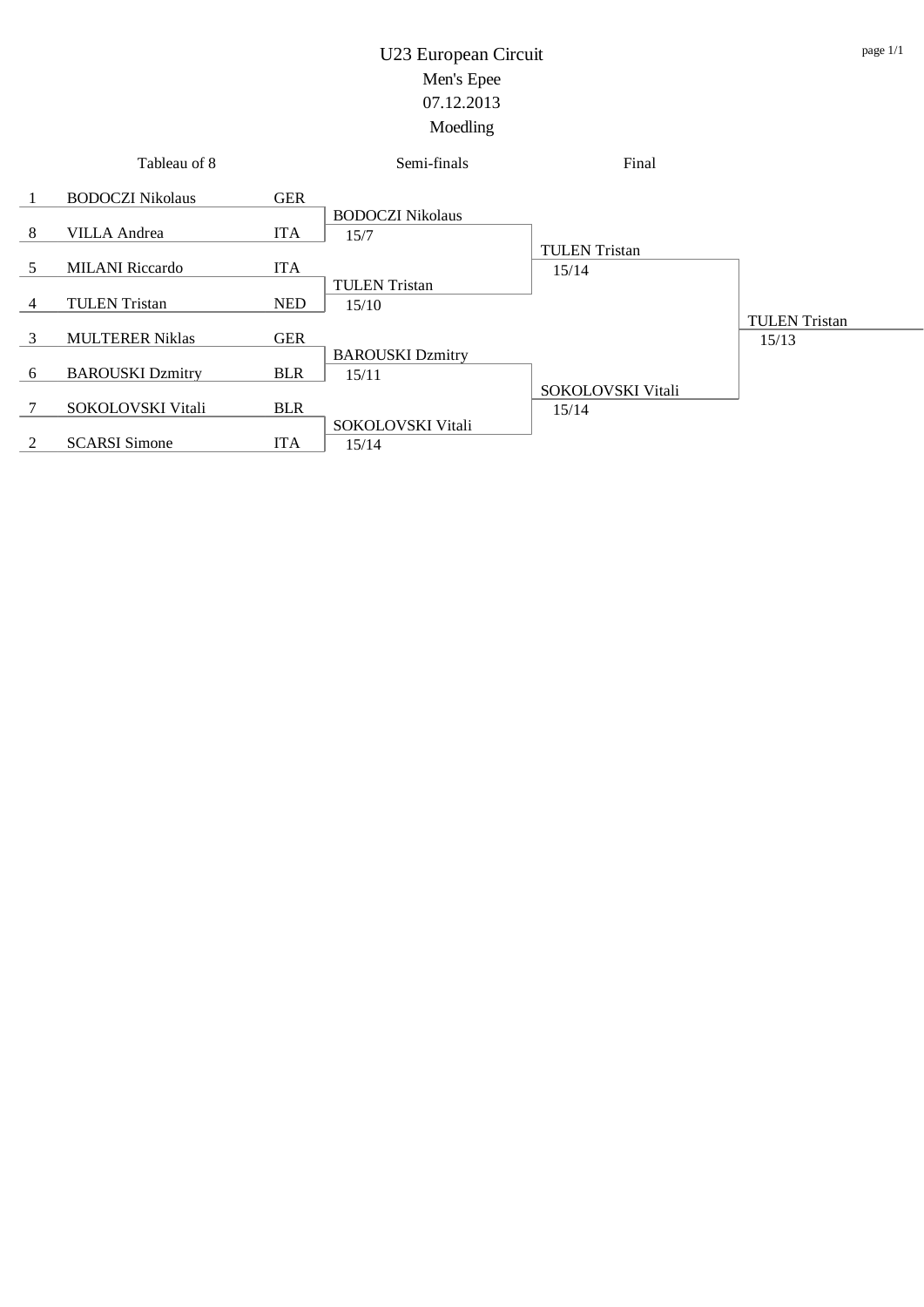## Overall ranking (ordered by ranking - 62 fencers)

| ranking | name and first name             | country    | flag         | club                      |
|---------|---------------------------------|------------|--------------|---------------------------|
| 1       | <b>TULEN</b> Tristan            | <b>NED</b> |              |                           |
| 2       | SOKOLOVSKI Vitali               | <b>BLR</b> |              | <b>DINAMO</b>             |
| 3       | <b>BAROUSKI</b> Dzmitry         | <b>BLR</b> |              | <b>SC TUFB</b>            |
| 3       | <b>BODOCZI Nikolaus</b>         | <b>GER</b> |              | FC OFFENBACH              |
| 5       | <b>SCARSI</b> Simone            | <b>ITA</b> |              | <b>CS CASALE</b>          |
| 6       | <b>MULTERER Niklas</b>          | <b>GER</b> |              | HEIDENHEIMER SB           |
| 7       | <b>MILANI</b> Riccardo          | <b>ITA</b> |              | PRO VERCELLI              |
| 8       | <b>VILLA</b> Andrea             | <b>ITA</b> |              |                           |
| 9       | <b>BIDOVEC</b> Jan              | <b>SLO</b> | $\bullet$    | TABOR-LJUBLJANA           |
| 10      | <b>KNOLL Anton</b>              | <b>AUT</b> |              | Fechtclub Vindobona       |
| 11      | <b>TRANDAFIRESCU Ionut</b>      | <b>ROU</b> |              | <b>CSU CRAIOVA</b>        |
| 12      | <b>KORLATH Alexander</b>        | <b>AUT</b> |              | OELFK OBEROSTERREI        |
| 13      | <b>SBARCIA Alin</b>             | <b>ROU</b> |              | <b>CSU CRAIOVA</b>        |
| 14      | <b>SCHMIDT Richard</b>          | <b>GER</b> |              | FC TAUBERBISCHOFSH        |
| 15      | <b>PAULOUSKI Dzianis</b>        | <b>BLR</b> |              |                           |
| 16      | <b>SCHOBER Maximilian</b>       | <b>AUT</b> |              | FUL LINZ                  |
| 17      | <b>MURANA Luca</b>              | <b>ITA</b> |              | <b>CUS SIENA ASD</b>      |
| 18      | <b>HARTMANN Florian</b>         | <b>AUT</b> |              | <b>FUL LINZ</b>           |
| 19      | <b>SCHMID Florian</b>           | <b>AUT</b> |              | <b>FUL LINZ</b>           |
| 20      | <b>PUCHACHER Lukas</b>          | <b>AUT</b> |              | KAC KLAGENFURT            |
| 21      | <b>VENCOVSKY Pavel</b>          | <b>SVK</b> | $\mathbb{B}$ | SLOVENSKY KORD            |
| 22      | <b>BRAVETTI Claudio</b>         | <b>ITA</b> |              | <b>CUS SIENA ASD</b>      |
| 23      | <b>HOFER Nikolaus</b>           | <b>AUT</b> |              | <b>FUL LINZ</b>           |
| 24      | <b>MITRICA Alin</b>             | <b>ROU</b> |              | <b>CSU CRAIOVA</b>        |
| 25      | <b>SAMHABER Michael</b>         | <b>AUT</b> |              | OELFK OBEROSTERREI        |
| 26      | <b>MANGOLD Simon</b>            | <b>GER</b> |              | <b>SV ESSLINGEN</b>       |
| 27      | <b>MONTINI</b> Matteo           | <b>AUT</b> |              | <b>STLFC STEIERMARK</b>   |
| 28      | <b>SANSONE Matteo</b>           | <b>ITA</b> |              | PRO VERCELLI              |
| 29      | <b>VILCEANU Victor</b>          | <b>ROU</b> |              | <b>CSU CRAIOVA</b>        |
| 30      | <b>GUSTENAU Gustav</b>          | <b>AUT</b> |              | <b>HSV WIENER NEUSTAD</b> |
| 31      | <b>TERSCINAR Peter</b>          | <b>AUT</b> |              | <b>KAC KLAGENFURT</b>     |
| 32      | ZMAUC-KVAR Ziga                 | <b>SLO</b> | $\delta$     | <b>SK BRANIK</b>          |
| 33      | <b>KOGLER Mathias</b>           | AUT        |              | OELFK OBEROSTERREI        |
| 34      | <b>ZWOELFER Peter</b>           | AUT        |              | <b>WAT WIEDEN</b>         |
| 35      | KOENIGSWIESER Hubert            | AUT        |              | <b>FUL LINZ</b>           |
| 36      | <b>WENUSCH Michael</b>          | AUT        |              | <b>WAT WIEDEN</b>         |
| 37      | <b>MACULOTTI Giacomo</b>        | <b>ITA</b> |              | AS PRO VERCELLI           |
| 38      | <b>SMOLUCH Witold</b>           | <b>AUT</b> |              | <b>ASC WIEN</b>           |
| 39      | CHEW Quentin Howe Wai           | SIN        | $\omega$     | <b>Z FENCING</b>          |
| 40      | <b>CEDE</b> Christoph           | AUT        |              | <b>STLFC STEIERMARK</b>   |
| 41      | <b>DRAGOMIR Liviu</b>           | <b>ROU</b> |              | <b>CSU CRAIOVA</b>        |
| 42      | <b>REDER Sebastian</b>          | AUT        |              | <b>HSV WIENER NEUSTAD</b> |
| 43      | LEININGEN WESTERBURG Maximilian | AUT        |              | <b>FU WIEN</b>            |
| 44      | <b>GROIS</b> Leander            | <b>AUT</b> |              | <b>FU WIEN</b>            |
| 45      | <b>KOENIGSWIESER Justus</b>     | AUT        |              | FUL LINZ                  |
| 46      | <b>SPANNLANG Reinhold</b>       | <b>AUT</b> |              | <b>ASC WIEN</b>           |
| 47      | <b>POELZ Lukas</b>              | <b>AUT</b> |              | OELFK OBEROSTERREI        |
| 48      | <b>EGGER Armin</b>              | AUT        |              | OELFK OBEROSTERREI        |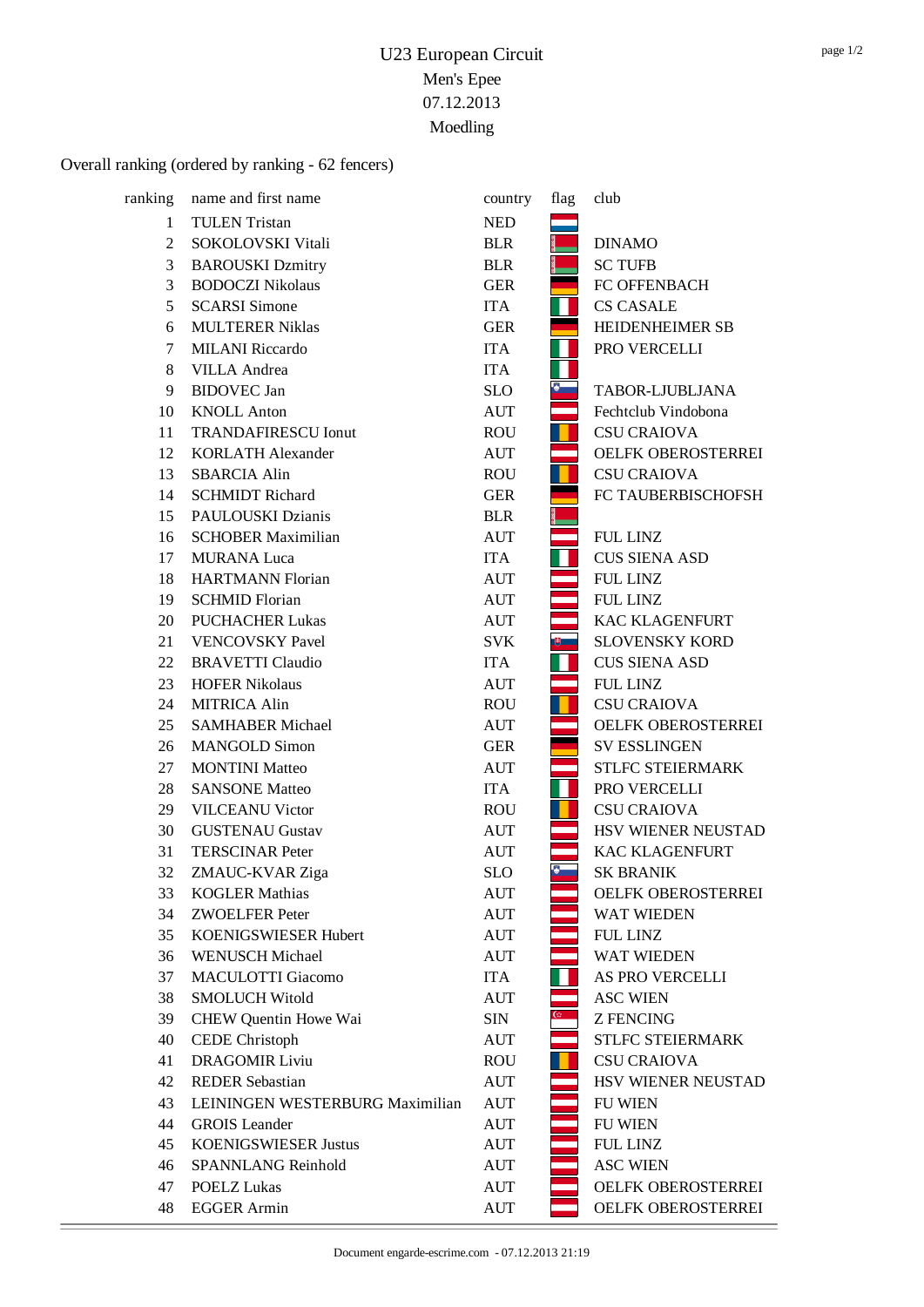#### Overall ranking (ordered by ranking - 62 fencers)

| ranking | name and first name     | country    | flag   | club                      |
|---------|-------------------------|------------|--------|---------------------------|
| 49      | GIAQUINTO Jorgeantonio  | <b>ITA</b> |        |                           |
| 49      | <b>KUEHNEL Sven</b>     | <b>AUT</b> |        | <b>ASC WIEN</b>           |
| 49      | <b>NEMES</b> Albert     | <b>AUT</b> |        | <b>ASC WIEN</b>           |
| 52      | <b>GERSAK Blaz</b>      | <b>SLO</b> |        | TABOR-LJUBLJANA           |
| 53      | <b>HAIDER</b> Gunther   | <b>AUT</b> |        | <b>UFC WIEN</b>           |
| 54      | <b>WETTER Elias</b>     | <b>AUT</b> |        | <b>FU WIEN</b>            |
| 54      | WYMLATIL Tobias         | <b>AUT</b> |        | <b>FU WIEN</b>            |
| 56      | <b>SCHILCHER Gernot</b> | <b>AUT</b> |        | <b>STLFC STEIERMARK</b>   |
| 56      | WEINBERGER Wilhelm      | <b>AUT</b> |        | <b>FU WIEN</b>            |
| 58      | <b>ALOISE</b> Giulliano | <b>AUT</b> |        | <b>FKWND</b>              |
| 58      | <b>HIRNSCHALL David</b> | <b>AUT</b> | $\sim$ | HSV WIENER NEUSTAD        |
| 60      | <b>JANDL</b> Jacopo     | <b>AUT</b> |        | <b>ASC WIEN</b>           |
| 61      | <b>HUBER Thomas</b>     | <b>AUT</b> |        | <b>FUM MOEDLING</b>       |
| 62      | <b>SANZ Robin</b>       | <b>AUT</b> |        | <b>HSV WIENER NEUSTAD</b> |